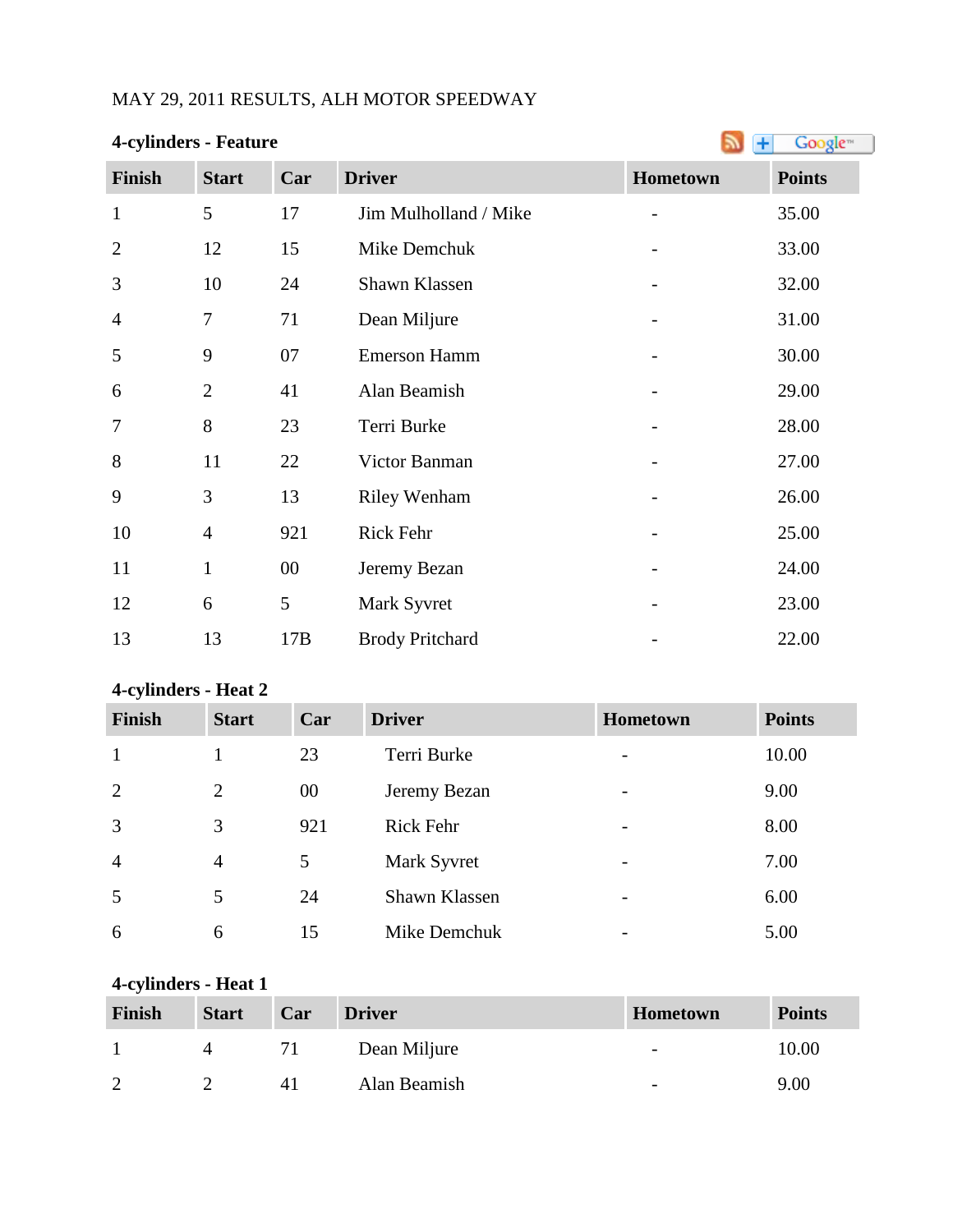| 3                      |   | 17  | Jim Mulholland / Mike  | $\overline{\phantom{a}}$ | 8.00 |
|------------------------|---|-----|------------------------|--------------------------|------|
| $\boldsymbol{\Lambda}$ | 3 | 13  | <b>Riley Wenham</b>    | $\overline{\phantom{0}}$ | 7.00 |
| 5                      | 5 | 07  | <b>Emerson Hamm</b>    | $\overline{\phantom{0}}$ | 6.00 |
| 6                      |   | 22  | Victor Banman          | $\overline{\phantom{0}}$ | 5.00 |
|                        | 6 | 17B | <b>Brody Pritchard</b> | $\overline{\phantom{0}}$ | 4.00 |

### **Modifieds - Feature**

**Finish Start Car Driver Hometown Points** 1 4 44D Luke Dykstra - 35.00 2 5 10W Ward Imrie - 33.00 3 2 20X Darian Boyce - 32.00 4 7 1R Rick Delaine - 31.00 5 3 27 Bryan Dorge - 30.00 6 8 7 Danny Staff - 29.00 7 6 1J Jeff Pritchard - 28.00 8 1 96 Al Taks - 27.00 9 9 54 Brodie Dobson - 26.00 DNF 10 10 40 Henry Peters - 0.00 DNS

### **Modifieds - Heat 2**

| <b>Finish</b>  | <b>Start</b>   | Car | <b>Driver</b>        | <b>Hometown</b>          | <b>Points</b> |            |
|----------------|----------------|-----|----------------------|--------------------------|---------------|------------|
| 1              | 5              | 20X | Darian Boyce         | $\overline{\phantom{m}}$ | 10.00         |            |
| 2              |                | 27  | <b>Bryan Dorge</b>   | $\overline{\phantom{0}}$ | 9.00          |            |
| 3              | 3              | 96  | Al Taks              | $\overline{\phantom{0}}$ | 8.00          |            |
| $\overline{4}$ | $\overline{2}$ | 54  | <b>Brodie Dobson</b> | $\overline{\phantom{0}}$ | 7.00          | <b>DNF</b> |
| 5              | 4              | 40  | <b>Henry Peters</b>  | $\overline{\phantom{0}}$ | 6.00          | <b>DNF</b> |

#### **Modifieds - Heat 1**

| Finish | <b>Start</b> | Car | <b>Driver</b> | <b>Hometown</b>          | <b>Points</b> |
|--------|--------------|-----|---------------|--------------------------|---------------|
|        |              | 10W | Ward Imrie    | $\overline{\phantom{0}}$ | 10.00         |
| ി      |              | 44D | Luke Dykstra  | $\overline{\phantom{a}}$ | 9.00          |

Google<sup>®</sup>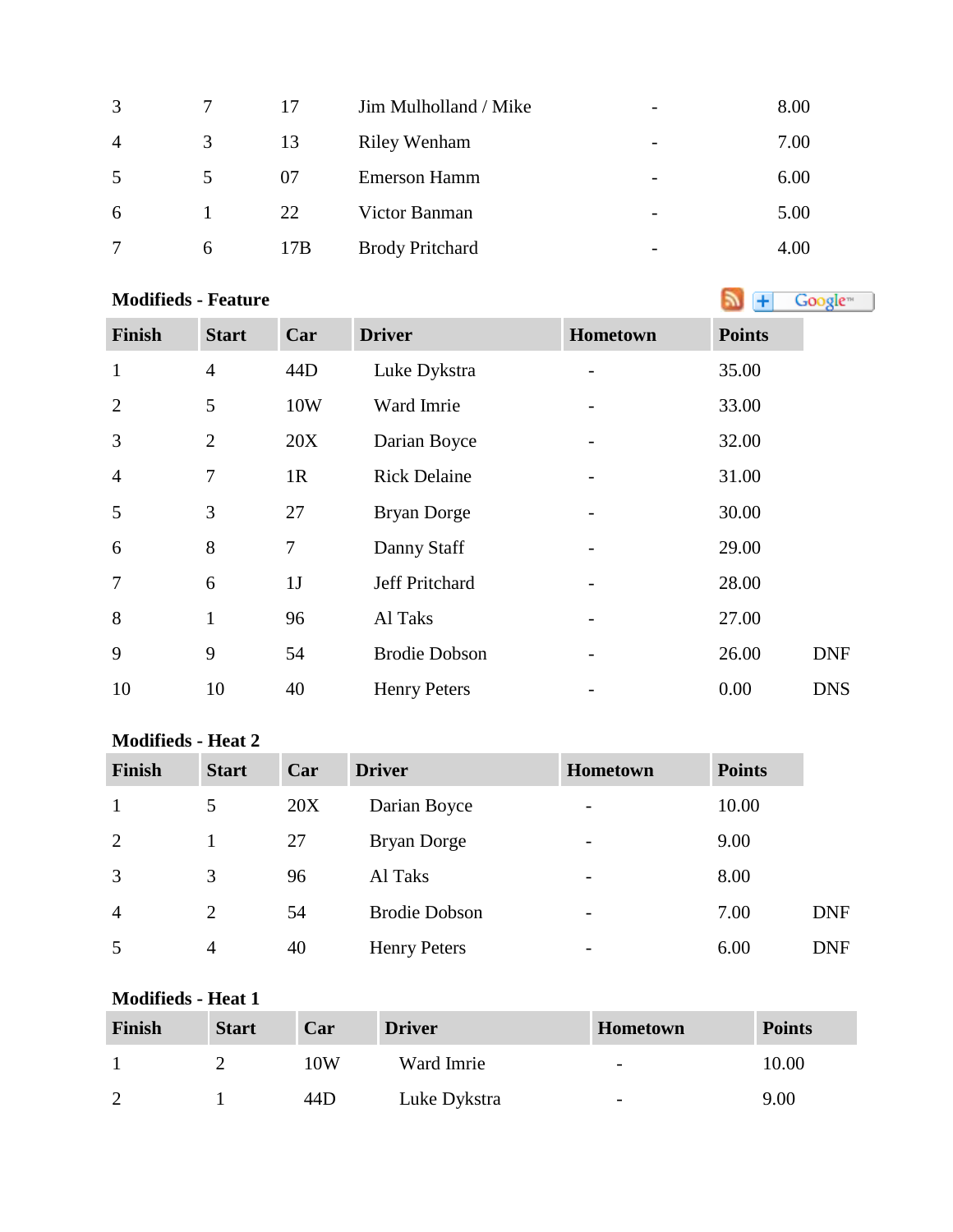| $\sqrt{2}$ |     | Jeff Pritchard      | $\overline{\phantom{a}}$ | $8.00\,$ |
|------------|-----|---------------------|--------------------------|----------|
| 4          | l R | <b>Rick Delaine</b> | $\overline{\phantom{a}}$ | 7.00     |
|            |     | Danny Staff         | $\overline{\phantom{0}}$ | 6.00     |

# **PureStocks - Feature Algebra 2016 Constant Constant Constant Constant Constant Constant Constant Constant Constant Constant Constant Constant Constant Constant Constant Constant Constant Constant Constant Constant Co**

| <b>Finish</b>  | <b>Start</b> | Car | <b>Driver</b>                | Hometown | <b>Points</b> |
|----------------|--------------|-----|------------------------------|----------|---------------|
| $\overline{1}$ |              | 20  | Nick Audette / chris Audette |          | 35.00         |
| 2              | 3            | 42  | Rob Penner                   | -        | 33.00         |
| 3              | 5            | 86  | Rob Wiens                    | -        | 32.00         |
| $\overline{4}$ | 2            | 4R  | Derek Pollock                |          | 31.00         |
| 5              | 4            | 53X | Cryst-mae Thomas             | -        | 30.00         |

## **Pure Stocks - Heat**

| <b>Finish</b>  | <b>Start</b>   | Car | <b>Driver</b>                | <b>Hometown</b> | <b>Points</b> |
|----------------|----------------|-----|------------------------------|-----------------|---------------|
|                | 5              | 20  | Nick Audette / chris Audette |                 | 10.00         |
| 2              | $\overline{4}$ | 4R  | Derek Pollock                |                 | 9.00          |
| 3              | 3              | 42  | Rob Penner                   |                 | 8.00          |
| $\overline{4}$ |                | 53X | Cryst-mae Thomas             |                 | 7.00          |
| 5              | $\overline{2}$ | 86  | Rob Wiens                    |                 | 6.00          |

# **StreetStock - Feature Street Stock - Feature**

| <b>Finish</b>  | <b>Start</b>   | Car  | <b>Driver</b>       | <b>Hometown</b>          | <b>Points</b> |
|----------------|----------------|------|---------------------|--------------------------|---------------|
| $\mathbf{1}$   | 5              | 55M  | <b>Andy Martens</b> |                          | 35.00         |
| $\overline{2}$ | 6              | 39   | <b>Shawn Teunis</b> |                          | 33.00         |
| $\overline{3}$ | $\overline{2}$ | 14   | Pete Letkemen       |                          | 32.00         |
| $\overline{4}$ | $\overline{4}$ | 24   | James Wall          |                          | 31.00         |
| 5              | 1              | 80   | Jesse Pederson      | $\overline{\phantom{0}}$ | 30.00         |
| 6              | 7              | 4R   | <b>Russ Blanco</b>  |                          | 29.00         |
| $\overline{7}$ | 8              | 88   | Cody Wall           |                          | 28.00         |
| 8              | 3              | 11JR | Shane Holden        |                          | 27.00         |